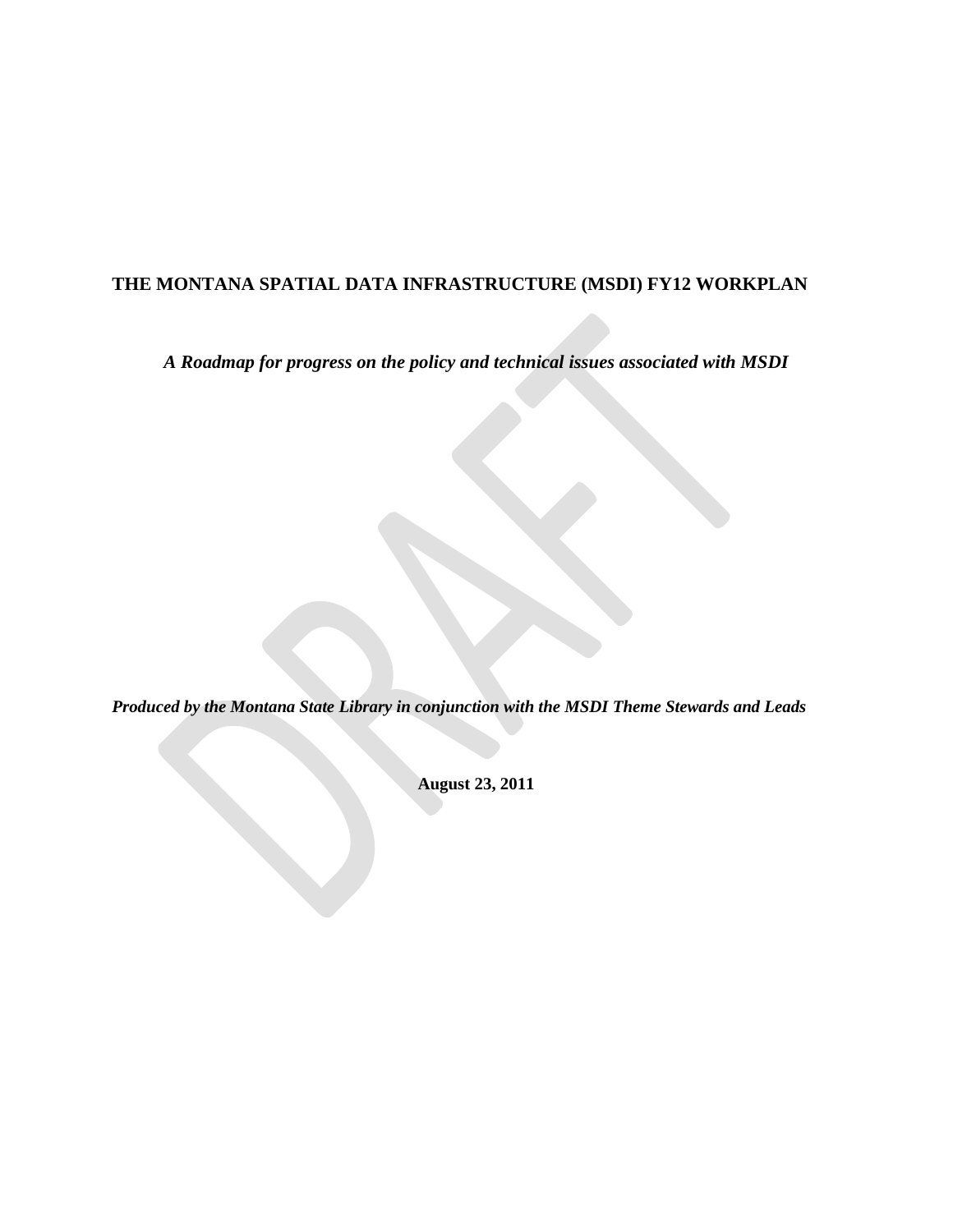#### **INTRODUCTION**

The organizational structure surrounding MSDI oversight and general GIS coordination have undergone significant change over the past year. However, many of the policy and technical issues identified in the last two years remain relevant and unresolved. In 2010 the Montana Land Information Council reviewed the 2009 MSDI Theme Steward's report and identified four major areas where policy issues reside and need attention. They were Funding, Marketing, Training and Data Integration and Standardization. These issues correlate closely with the goals and objectives of the FY11/12 MLIA Land Plan. As the MLIAC Land Plan Subcommittee starts working on the FY12/FY13 plan the MSDI Stewards wish to provide some input on the direction and actions contained in that plan as well as provide the Subcommittee and entire Council a list of actions that they can expect to be accomplished by the MSDI Stewards and Leads in the coming months.

From the initial announcement last September of the formation of the Governor's Budget Office's GIS Taskforce it became clear that changes in organizational structure and GIS technical architecture could and most likely would impact MSDI development. Additionally little progress has been made in implementing the funding recommendations that the previous MLIAC Funding Subcommittee passed on to MLIAC and subsequently to the Department of Administration. With the organizational recommendations of the GIS Taskforce being implemented, the MSDI Stewards and Leads respectfully submit this draft work plan as a roadmap for short and long term progress on the policy and technical issues associated with MSDI.

## **MSDI FUNDING**

**BACKGROUND** - In March, 2010 a MLIAC Funding Subcommittee finalized a report entitled "A Consolidated Funding Proposal for Montana's Spatial Data Infrastructure" which was subsequently endorsed by the entire Council. That same Subcommittee also recommended a return on investment study of the Cadastral Framework conducted by the Department of Administration that found an approximate 10 million dollar annual return on investment for that data. In 2010 the Montana Land Information Advisory Council examined a MAGIP sponsored status report on MSDI and advised the State GIO to aggressively seek and secure stable, longterm adequate funding for MSDI.

The FY11/12 Land Plan also addresses the funding issue:

**Goal 5 – Acquire permanent and secure funding for the consistent collection, accurate maintenance and common availability of MSDI framework layers.**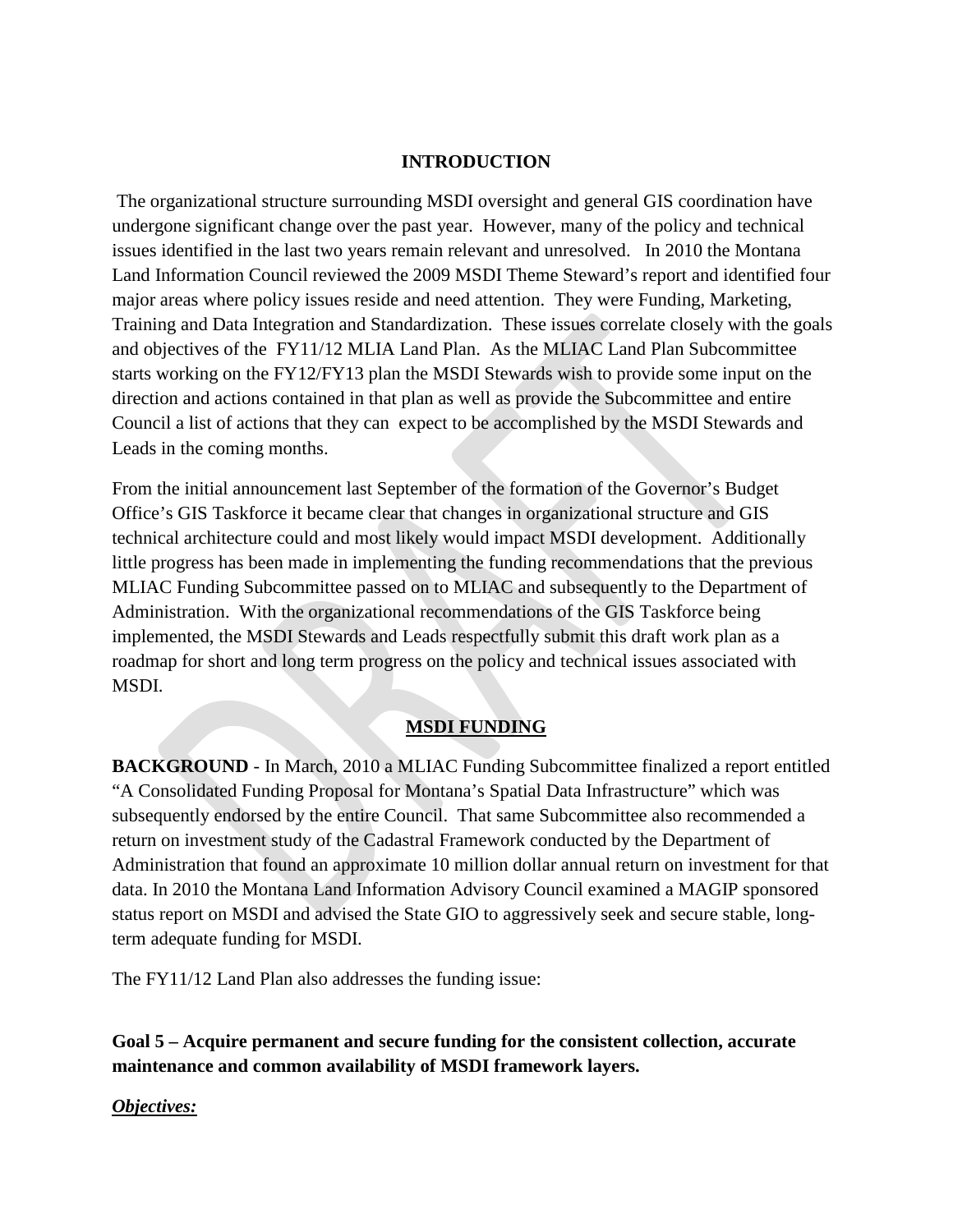- 1. Establish a standing MLIAC Committee to address stable and reliable MSDI funding.
	- a. Prioritize MSDI framework layers for funding purposes.
	- b. Update the MLIAC's existing funding document: *A Consolidated Funding Proposal for Montana Spatial Data Infrastructure.*
	- c. Communicate the funding issues to appropriate officials in state, local government, and other stakeholders in coordination with the GIO (see Goal 4 Objective 4a).
	- d. Draft proposed legislation or budget recommendations to secure stable funding for the MSDI framework layers.
	- e. Work with the State Representatives on the Council to introduce and secure passage of legislation or budget recommendations.

## **RECOMMENDATION OR ACTION**

MSL will establish a MSDI Policy and Planning Workgroup, led by MSL staff and comprised of interested MLIAC members, MSDI Theme stewards/leads and other interested stakeholders. This Team shall review and update as necessary the funding document approved in 2010, advise the MSL Communications and Marketing Coordinator as a MSDI outreach plan is developed, and lead development of legislative package for the FY14/15 Biennium by March 1, 2012 and a final legislative package by July 1, 2012. The MSDI Theme Stewards will provide input as needed.

## **MSDI MARKETING**

## **BACKGROUND**

The MLIAC policy review of MSDI contained the following observations:

- The GIO must promote the benefits and needs of MSDI Framework Themes to policy makers, especially the Governor and his cabinet members, and to campaign for the integration of themes and stewardship programs into state agencies as a necessary part of their business processes. State Departments of Revenue, Transportation, Fish, Wildlife and Parks, Environmental Quality, even Health and Human Services must become regular contributors to framework theme data development.
- All statewide elected officials the Attorney General, the Secretary of State, Superintendent of Schools and State Auditor – must embrace the benefits of GIS and the MSDI and consider ways to contribute through their business processes.
- Theme application discussions should be regularly disseminated to MACO, the Montana League of Cities and Towns, the Montana Conservation Districts, the Montana Association of Realtors, the Montana Association of Planners, and other public/private interest groups (e.g. surveyors, title insurance companies, Clerks and Recorders, etc.

The FY11/12 Land Plan contained the following reference to marketing: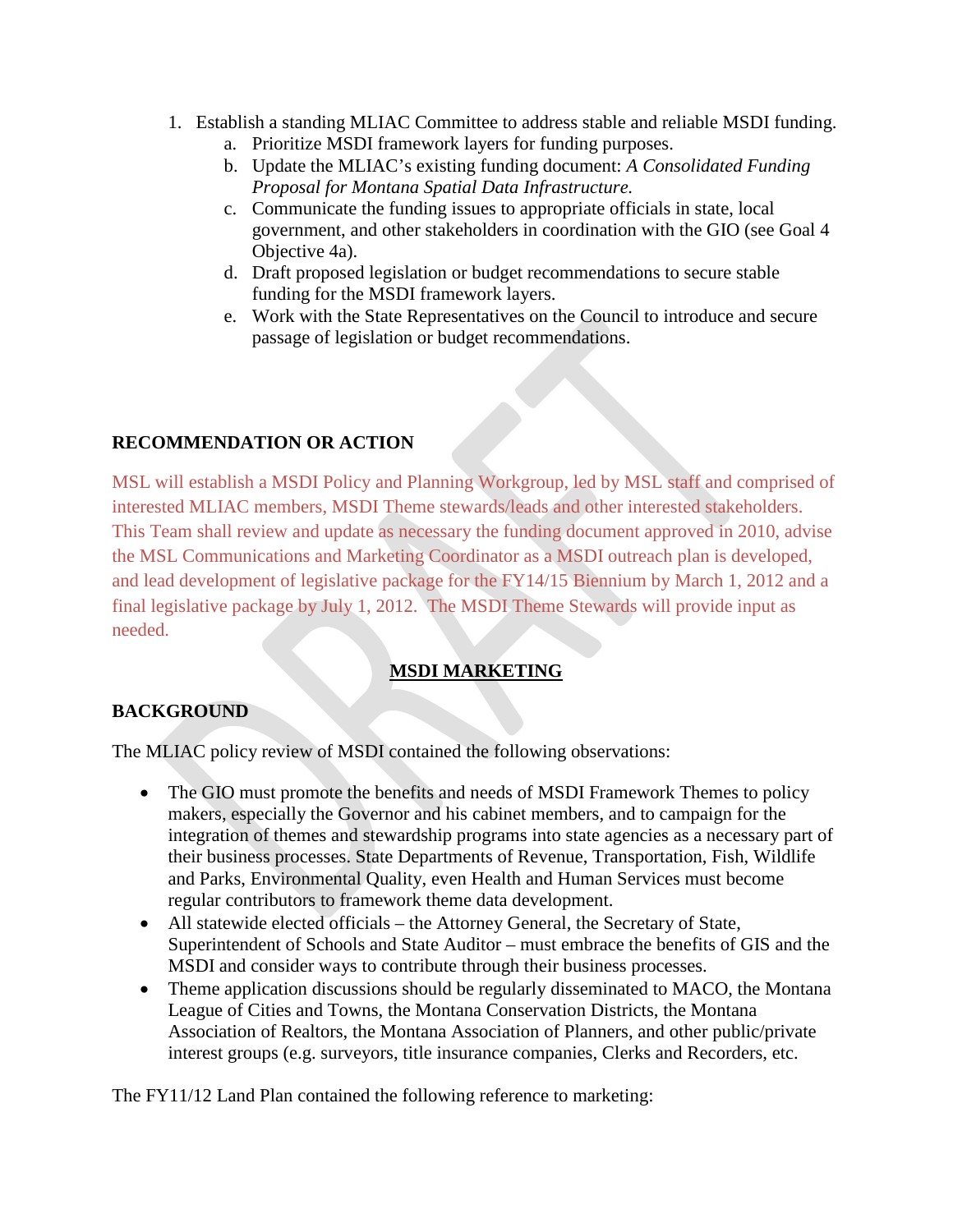# **GOAL 4: Improve Communication, Coordination, Education, and Outreach.**

## *Objectives:*

- 4. Communicate with stakeholders
	- a. By July 2011 the GIO, in conjunction with MLIAC, will develop and distribute materials to the Governor, State Budget Office, State Agency directors, MACO, the Montana League of Cities and Towns, the Montana Association of Planners, MAGIP and other stakeholders at the highest level to communicate status, needs and actions associated with MSDI and other federated GIS issues. These materials should be reviewed and updated annually.

The recommended organizational shift of MSDI oversight to MSL, not officially completed as of August, 2011, has somewhat limited the ability of MSL to take charge of those tasks assigned to the GIO. However we believe several of these items can still be started, and some completed within calendar year 2011.

## **RECOMMENDATION OR ACTION**

MSL, led by their Communication and Marketing Coordinator, and working in conjunction with the MSDI Policy and Planning Workgroup shall develop a MSDI marketing plan. The plan should contain both short and long term goals that consider target audiences, distribution mechanisms and update schedules.

As part of normal theme steward and MSDI oversight tasks the following actions shall be undertaken:

- 1. Attend the MACO Convention in September MSL will acquire a booth at the MACO convention and showcase MSDI themes available for use by county GIS
- 2. Attend the Montana Association of Planners meeting in September, the League of Cities and Towns Conference in October, the State IT Conference in December and other suitable venues that enable us to put a "brand" on MSDI
- 3. Attend the MAGIP Technical Session in October MSDI Theme Stewards will provide technical presentations that showcase the value of MSDI
- 4. Develop an MSDI Track for the Intermountain GIS Conference in 2012 the State GIS Coordinator will act as Track Chair and work with Theme Stewards to develop content.
- 5. Develop a MSDI component for GIS day.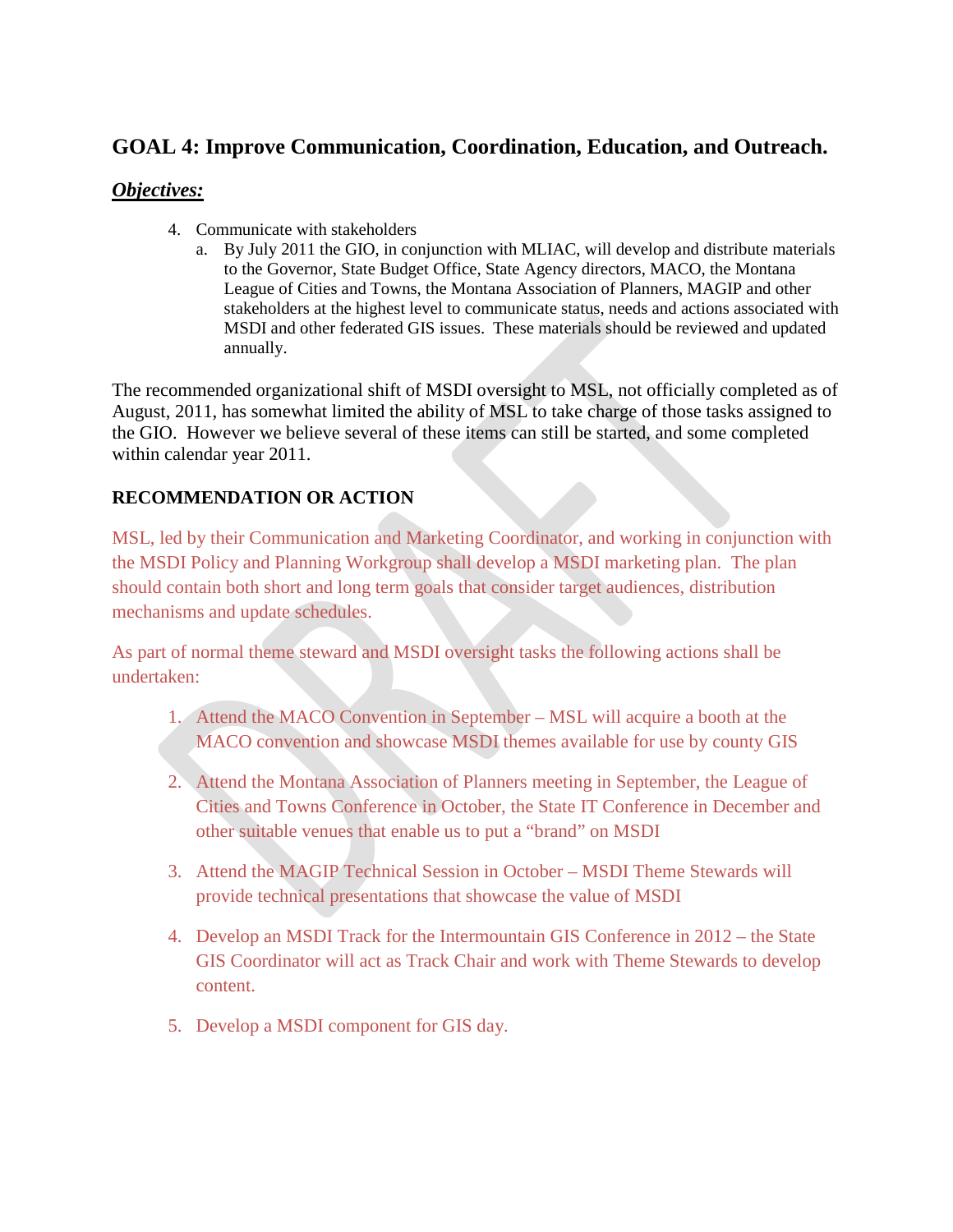### **MSDI TRAINING and OUTREACH**

### **BACKGROUND**

The MLIAC policy review of MSDI contained the following observations:

- The professional community is a vital participant in providing training opportunities and there should be greater focus on the work of the Montana Association of GIS Professionals.
- Training may be provided through websites but must be continually updated.
- Training may be facilitated through theme stakeholders' meetings as well as integrated theme meetings.
- By improving local government data provider technical skills through education and training opportunities, data integration (for those themes that require local data input) would improve, as would local government support.

The FY11/12 Land Plan does not specifically refer to training although it does recommend that Theme Stewards establish long term partnerships with local, tribal, state and federal data providers. Those partnerships could easily be enhanced through shared knowledge and would seem to meet the intent of bullets three and four of the policy recommendations. The Plan also recommends support for MAGIP's professional development and educational initiatives.

### **RECOMMENDATION OR ACTION**

We find at least two components of training – training the consumers and outreach to MSDI data partners. MSDI themes are different and therefore may have different relationships with those two groups. Additionally training for consumers is closely related to marketing and outreach. The following actions will partially address the areas where training is recognized as part of the solution for building a robust federation of GIS professionals:

- 1. THEME Stewards and leads will begin to indentify theme specific training plans and will share findings next meeting - that meet the needs of their data providers and consumers – identify needs of partners and consumers and post to website
- 2. MSDI Stewards will continue to support MAGIP sponsored events including the Fall 2011Technical Session and Spring 2012 Intermountain GIS Conference.
- 3. Grant supported MSDI Stewards of multi-jurisdictional themes should visit and train data providers as per part of their deliverables. Each of those theme leads should make at least one visit to a data provider or providers per quarter. These visits should in part involve some sort of knowledge transfer between theme steward/lead and provider (this can be a two way transfer).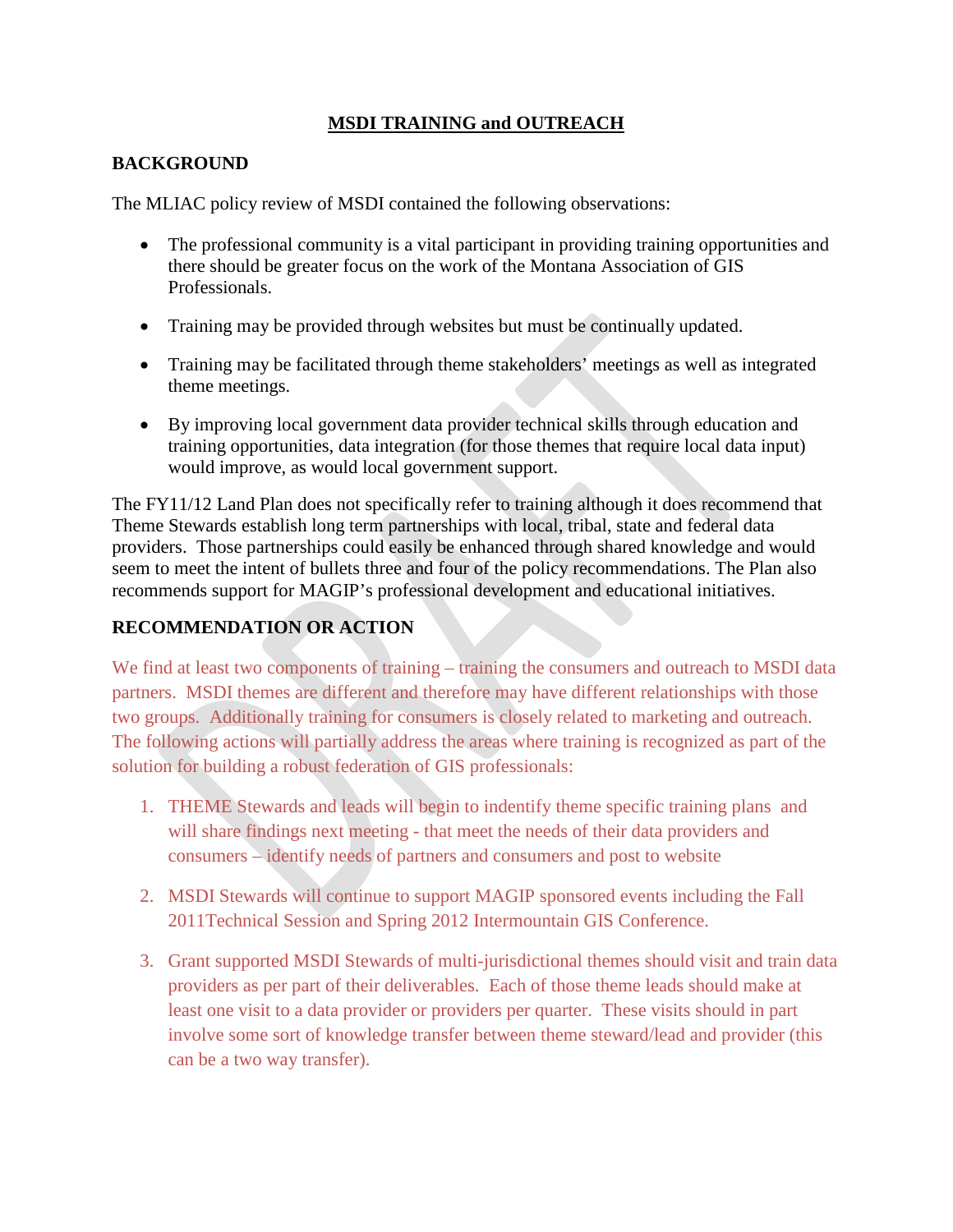4. From a state perspective, as technical lead for administering the Enterprise License Agreement with Esri, MSL should make use of the Enterprise Advantage Program Credits to organize at least one Esri training class per quarter.

## **MSDI DATA INTEGRATION AND STANDARDIZATION**

### **BACKGROUND**

The MLIAC policy review of MSDI contained the following observations:

- Framework data sets must be adopted as the standard for state agencies, local governments and all other data users.
- Clarification and coordination of roles of and between theme stewards and counties is imperative.
- Development of themes must be coordinated with seamless integration and with intent for no duplication of efforts.
- Promote networking, stimulate technological growth, and advance ideas.

The FY 11/12 Land Plan closely follows the intent of the MLIA statute along the lines of data development, maintenance and dissemination and contains several objectives that, if accomplished, should lead to better MSDI data integration and standardization. Rather than repeating all the objectives here, we deal with them one by one under the next section under actions.

## **RECOMMENDATION OR ACTION**

We start here with goal four of the Land Plan as we believe improved communication, coordination, education and outreach is the key to accomplishing goals one, two and three and the pertinent objectives contained therein.

### **GOAL 4: Improve Communication, Coordination, Education, and Outreach.**

- 1. Sponsor at least one MSDI Stewards and Theme Leads Meeting for purposes of meeting objectives of this plan. – One meeting was held on May  $24<sup>th</sup>$ . An additional meeting was conducted August 18th to discuss continuing work that needs to be done to accomplish the goals of the Plan and deal with MSDI policy issues where appropriate.
- 2. Create a permanent working group for the purposes of data integration, consisting of theme stewards and theme stakeholders. – This was discussed during the August 2011 Theme Stewards/Leads meeting. Rather than a permanent working group the MSDI theme stewards and leads recommend creating an environment that promotes such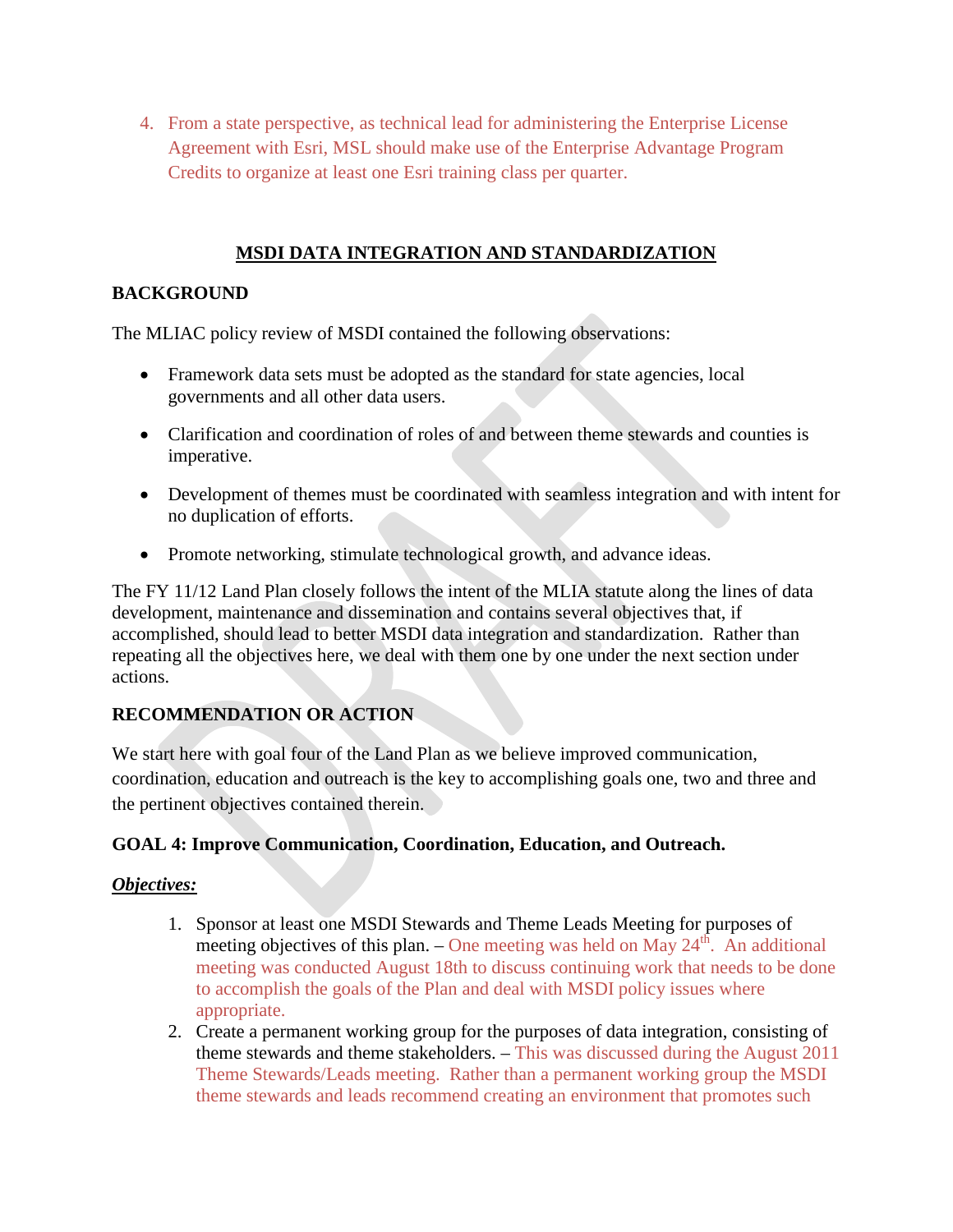data integration. We propose that quarterly theme steward/lead meetings with this as a permanent agenda item will better address the issue.

- 3. Reduce cost, eliminate duplication of effort and services, and ensure the long-term continuity of the MSDI framework layers and other essential digital land information.
	- a. Encourage and support additional coordinated efforts by the BMSC and MSDL NRIS, including administrative and policy actions to accommodate additional programmatic integration. – This has generally been accomplished through the recommendations of the GIS Task Force
- 4. Support the creation of partnerships that promote data and technology sharing to resolve core business issues. – From a formal perspective the administrative merger of the BMSC into MSL we have one central authority that can act as signatory to formal interagency agreements or memorandums of agreement We believe that from an MSDI perspective this will be done less formally through the actions listed in the training and outreach section.

## **GOAL 1: Develop land information data that are consistently collected using all applicable standards.**

### *Objectives:*

- 1. Establish, publish, and utilize standards, best practices, and data dictionaries for MSDI framework layers. – This was discussed in May and received additional attention in August. MSDI theme pages have been consolidated at MSL. We believe additional changes to the web pages that are in the planning stages will make this information easier to access.
- 2. Develop GIS data for inclusion in MSDI framework layers. This is the day to day work of the theme leads and is being accomplished Develop GIS data that will support the following priority needs: public health & safety, response services, economic development, land use, planning, sensitive resources, or physical infrastructure. – . Individual agencies develop spatial data based on their mandated lines of business. We know that MSDI data has been integrated with event specific data for key projects like wildlife corridors, keystone pipeline and the Yellowstone oil spill. Documenting these use cases should be closely tied to any marketing plan being developed

### **GOAL 2: Maintain existing land information data.**

- 1. Maintain the integrity of MSDI framework layers and other GIS data supporting Goal 1 Objective 3, through creation, implementation, and publication of an update process, including update schedules. – This was discussed at the May meeting and again in August. Update schedules are different for each theme and can be accomplished through different technical means. A standardized place or tab on a framework's web page could carry this information. The goal is to have an update schedule for each theme by the end of calendar year 2011.
- 2. Identify existing data layers that were not collected using accepted MSDI standards and develop conformity plans; with an emphasis on MSDI framework layers. – Most relevant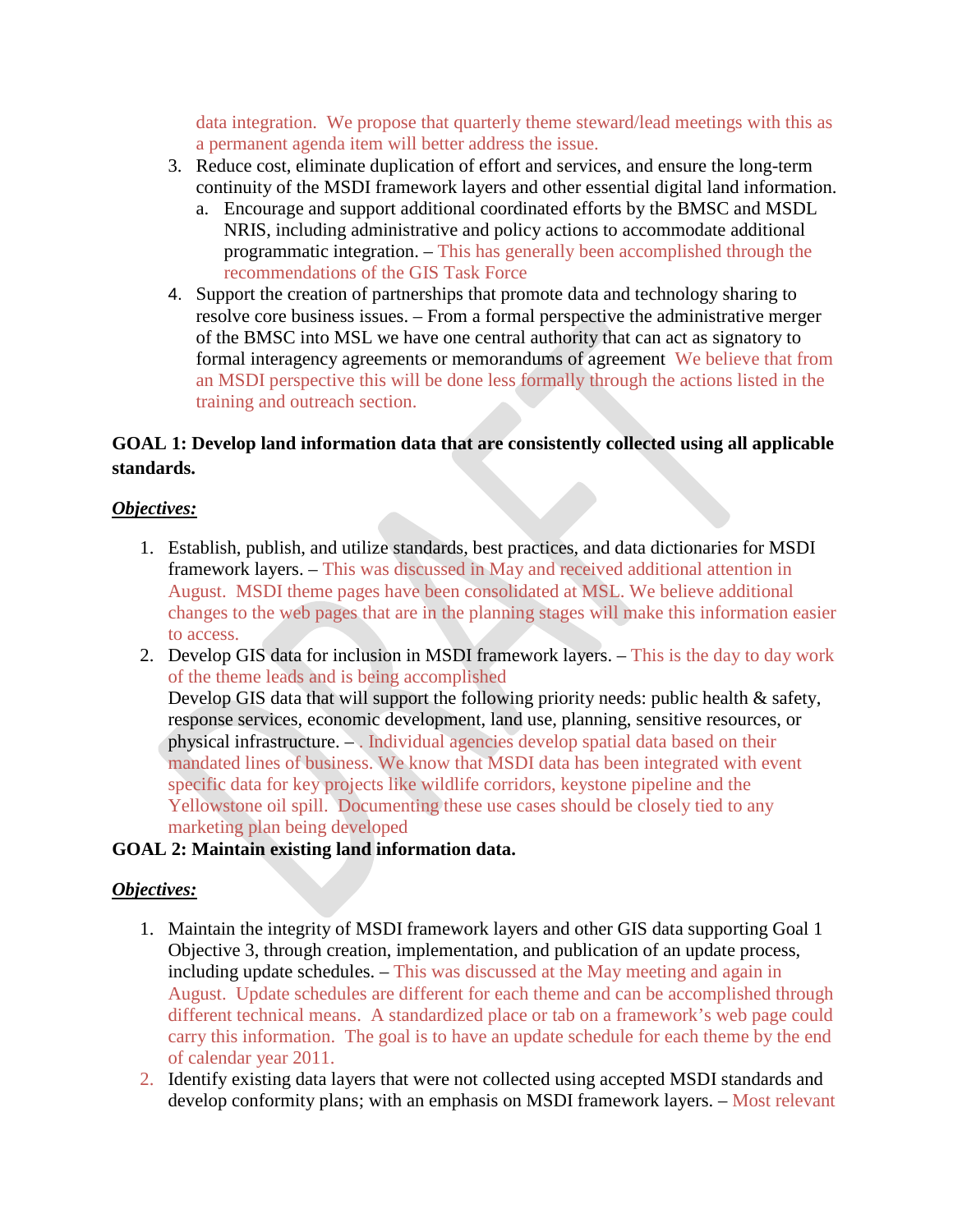MSDI standards were published in the 2009 MSDI survey conducted by MAGIP. MSDI leads are in contact with those data providers that may be using different formats that increase the difficulty of data integration. MSDI stewards and leads regard this as and education and training issue and will make it part of their training plans.

- 3. Maintain current metadata records for MSDI framework data. The data inventory being conducted by MSL as part of the GeoMapp archival project should confirm this however we believe there are current metadata records for all themes.
- 4. Theme Stewards shall establish long term partnerships with local, tribal, state, and federal data providers for comprehensive data updates. – This is partially addressed in the training section. Formal long term partnerships may be established via written agreement.
- 5. A minimum of one MSDI steward (to be determined by the Framework Work Group) shall partner with MSL NRIS to develop a pilot to test archiving standards and infrastructures with the intent of creating an archive plan to support all MSDI framework layers. – Both Administrative Boundaries and Cadastral will be involved in testing archival methodology through the GeoMapp pilot at MSL.

### **GOAL 3: Disseminate land information data efficiently and cost effectively**

- 1. Create a working group to examine the dissemination needs of MSDI framework data. The working group should consist of MSDI Stewards, MLIA Council Members, MAGIP, and other stakeholders. – We believe this could be started at the MAGIP Fall Technical Session with a follow-up at the Intermountain Conference
	- a. Create a needs assessment for MSDI framework data dissemination. MSL, in conjunction with the theme stewards and leads will create a survey that will assess user needs regarding data dissemination. A virtual "suggestion box" located on the MSDI theme pages may be able to capture needs as well.
	- b. Develop and promote policy on State mandated use of MSDI framework data. This was discussed at the May Steward's meeting. For a variety of reasons including the difficulty to enforce a policy of mandated use, as well as cartographic generalization and scale issues, this is a lesser priority for MSDI Stewards. The Stewards would rather concentrate on data quality, working toward becoming the primary data source of choice.
- 2. Ensure accessibility and security of land information data. MSL oversight of MSDI will insure that data access and archival are secure for the long term. The survey discussed in 1a will address accessibility isssues.
- 3. Register MSDI metadata and data created from MLIA grant funds, with the Montana GIS Portal. – The Stewards will conduct an inventory in August to insure all MSDI themes are registered on the portal. The State GIS Coordinator will go back through the MLIA grants and contact those who created data and didn't register it with the portal.
- 4. Establish a common consistent MSDI web presence where information can be easily accessed by the public. – As a start all the web pages have been moved to an MSL server. We will review the pages in August for commonality and attempt provide a consistent web presence by the end of 2011.